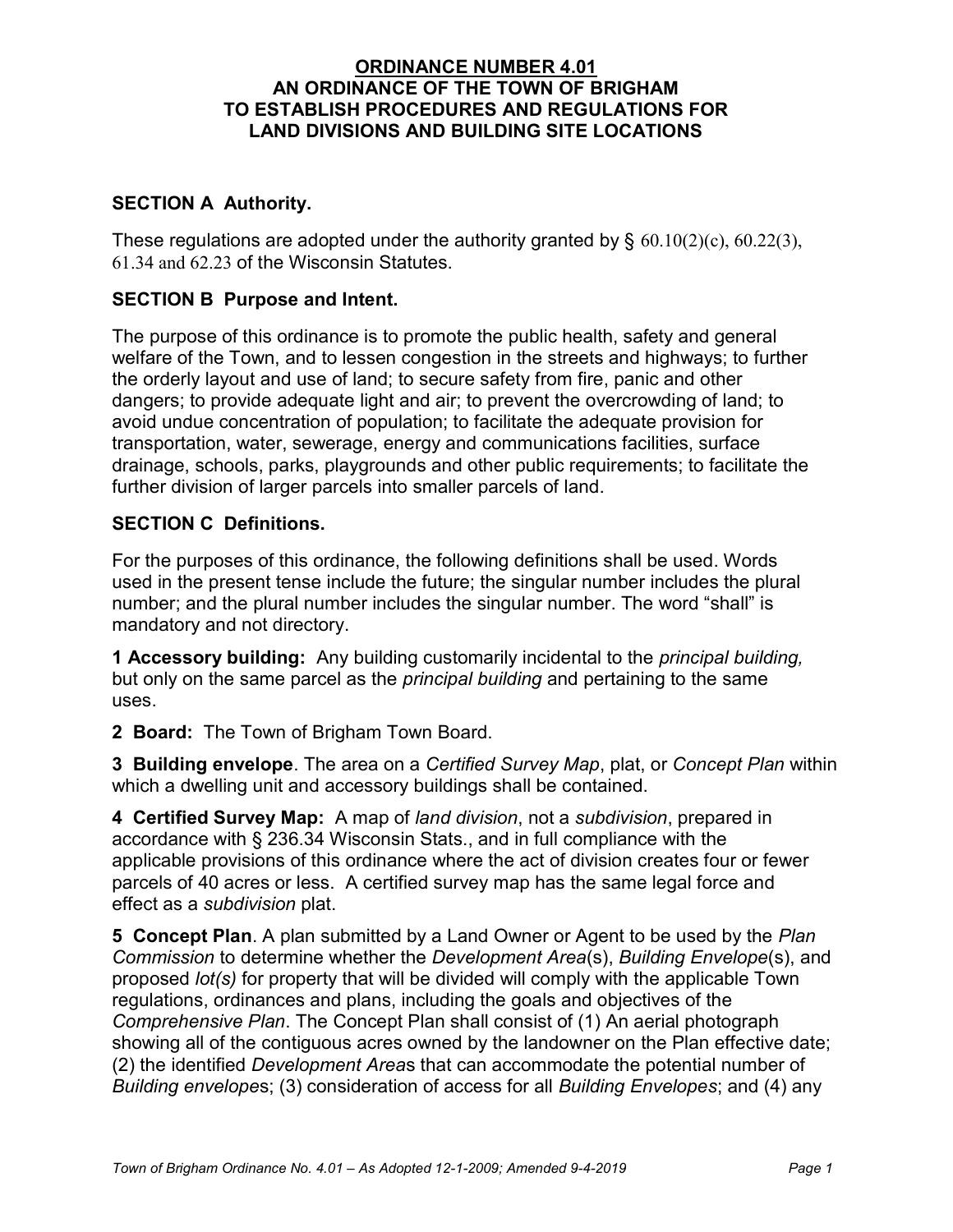current proposals for Development Areas, Building Envelopes, and lots; as well as driveway and utility access to them; and Shoreland Areas.

6 Contiguous: For the purposes of this ordinance, this shall refer to property that abuts upon a minimum of 50 feet of shared boundary. A river or road, unless owned by another party, does not constitute a break in contiguity.

7 Comprehensive Plan: A plan for guiding and shaping the growth or development of the Town of Brigham, which has been adopted by the Town of Brigham, and whose preparation is authorized by the Wis. Stats §66.1001. The Town of Brigham Comprehensive Plan was originally adopted May 14, 2008 and revised April 2, 2019.

8 Development: Any manmade improvements to a property that may require a permit, such as the construction of a driveway, building, structure, pond, grading/filling or modifications to any such existing improvements, including a land division.

9 Development area. An area of land indicated or defined on a Concept Plan as being suitable for Building Envelope(s).

10 Land Division: Any division of a parcel of land where the act of division creates a lot of less than 40 contiguous acres. A quarter quarter section so described (ex. NW1/4 of the SE1/4) shall, for the purposes of this ordinance, be considered 40 acres and not subject the Certified Survey Map requirement.

11 Lot: A piece of land, less than 40 acres, occupied by or designed to provide space necessary for one *Principal building* and its accessory buildings or uses that abuts by ownership or legal easement a publicly dedicated road. A lot shall be created by Certified Survey Map. A tax parcel shall not be considered a lot. No land included in any road or railroad right-of-way shall be included when computing the area for minimum lot sizes. Unless previously deeded, no road, easement, railroad right-of-way, river, stream or water body shall constitute a break in contiguity.

# 12 Parcel: see Lot.

13 Parent Property: A contiguous parcel of land, legally defined, at the time of the adoption of the original adoption of the Town of Brigham's Comprehensive Plan, May 14, 2008. A parent property shall be that tract of land as described in a deed recorded with the Iowa County Register of Deeds.

A parent property may be any size and will continue to be referred to as a parent property regardless of land divisions, subdivisions, and divisions of land that create smaller units by sale, CSM, or other legal means. The parent property is tracked as a property rather than by the owner(s) of the parent property at a particular time.

14 Plan Commission: The Town of Brigham Plan Commission.

15 Preliminary Map: A sketch of a proposed land division on an aerial photo or CSM.

**16. Prime Farmland:** An area with a class I or class II land capability classification as identified by the natural resources conservation service (NRCS) of the united states department of agriculture (USDA).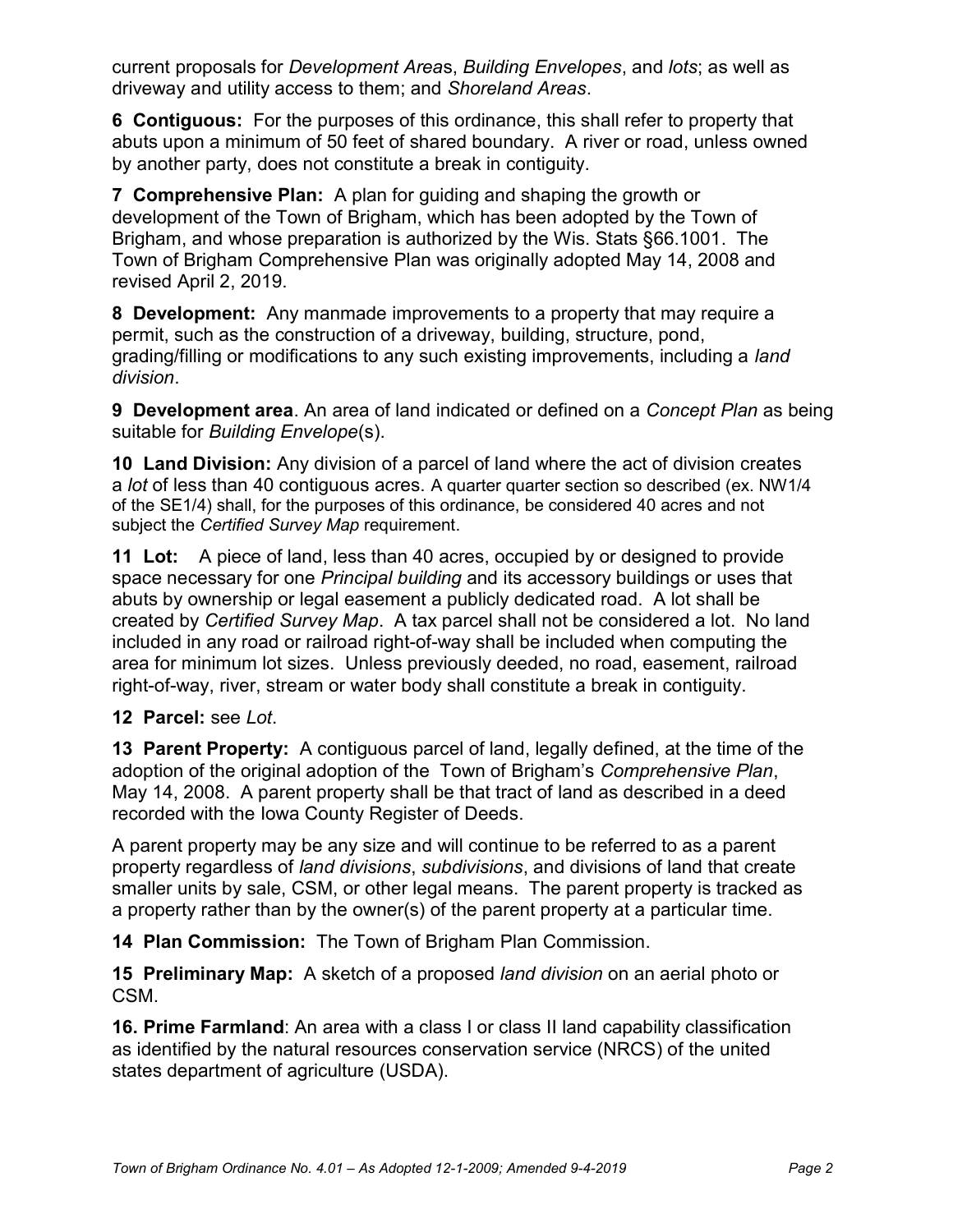17 Principal building: (1) The first building constructed on a parcel; or (2) any building having at least three of the following characteristics:

- i. Living space totaling 500 square feet or more. Use exterior dimensions, include each level and porches, decks, and un-insulated screen porches.
- ii. Indoor plumbing
- iii. Central heating or cooling, including electric heat, furnace, wood stove, or other heater.
- iv. Full or partial basement. Exclude crawl spaces and frost walls.
- v. Electrical service by connection to the lines of a power company.
- vi. Attached or separate garage associated with the living space.
- vii. Local telephone service.
- viii. Building insulation

**18 Screening**. The use of natural vegetation or plantings to render *Development* sites inconspicuous from surrounding roadways and countryside.

19 Shoreland Area: All lands lying within one thousand (1,000) feet of the ordinary high water mark, high water elevation of navigable lakes, ponds, or flowages, or within one thousand (1,000) feet of the high water mark of glacial potholes; all lands lying within three hundred (300) feet of the normal, high water mark of navigable streams, or within the flood plain thereof, whichever distance is greater. For the purposes of this ordinance, the term "navigable waters" applies to all nonintermittent streams and bodies of water indicated on the 7.5 minute series of the United States Geological Survey Quadrangles, and any other rivers, streams, lakes, ponds or flowages designated as navigable by the Wisconsin Department of Natural Resources.

20 Strip development. A series of commercial or residential land uses generally one lot deep along a road or highway, with each use usually requiring an access to the road.

21 Subdivision: The division of a *lot*, parcel or tract by the owner thereof, or his agent, for the purpose of transfer of ownership or building *Development* where the act of division creates five (5) or more parcels of less than 40 acres each in area or where the act of division creates five (5) or more parcels of less than 40 acres each or less in area by successive division within a five-year period.

22 Town Board: The Town of Brigham Town Board.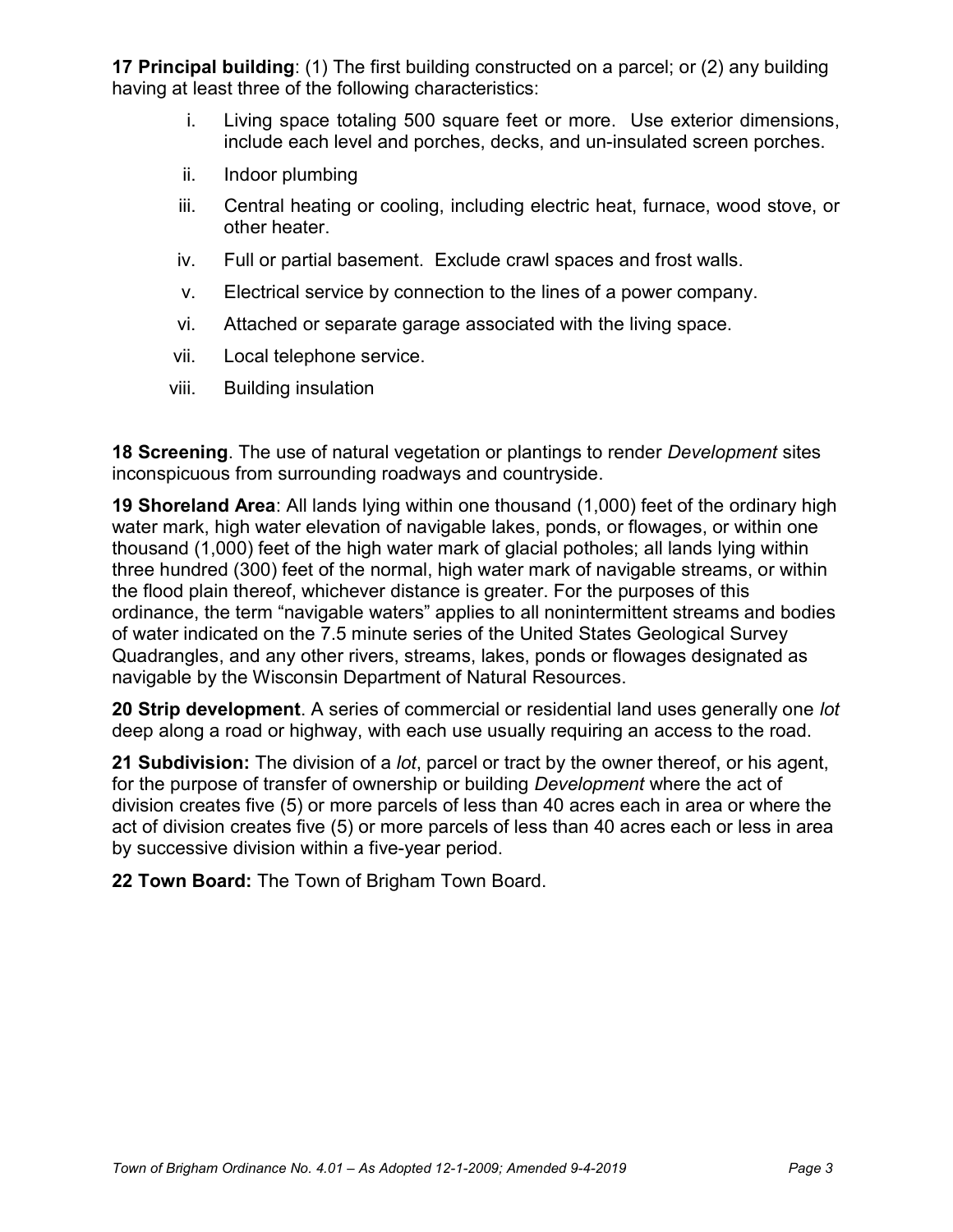#### GENERAL PROVISIONS

#### SECTION D Compliance with Ordinances, Statutes, Regulations and Plans.

Any person, firm or corporation dividing land which results in a land division shall prepare a certified survey map in accordance with the requirements of this ordinance and applicable state statutes. Subdivisions as defined by this Ordinance are prohibited in the Town of Brigham.

Four splits in Five Years: The Town of Brigham allows up to four (4) land divisions per parent property (as defined May 14, 2008) every five years (during a five-year period), which would create new parcels, lots or tracts of land that are less than 40 acres. If a division of property creates parcels of 40 acres or more, they do not count as splits; however, the total number of splits on the original parent property still remains four in five years.

Example A: If a 320-acre parcel (parent property as of May 14, 2008) is divided into four 80-acre parcels, no land splits have occurred. However, the parent property is still the original 320 acres and the total number of splits allowed in a five year period in those four 80-acre parcels is four. If one 80-acre parcel uses all four splits, the other three will not be allowed any splits for five years, regardless of who owns them.

Example B: If four ten-acre parcels are split from a 160-acre parcel (*parent property* as of May 14, 2008), four land divisions have occurred and no more splits can occur on any parcels for the next five years.

Note: Lots that are split off and rezoned into a Conservancy district will not count against this restriction.

#### SECTION E Exceptions.

The provisions of this ordinance shall not apply to transfer of interests in land by will or pursuant to court order; leases for a term not to exceed ten (10) years, mortgages or easements; or the sale or exchange of parcels of land between owners of adjoining property if additional lots are not thereby created and the lots resulting are not reduced below the minimum sizes required by this ordinance, the county zoning ordinance or other applicable laws or ordinances.

#### **PROCEDURES**

#### SECTION F Concept Plan

1. Prior to the submission of an application for the approval of a building envelope or land division and conversion to any residential zoning district, or certified survey map, the sub-divider and/or their agent shall submit a Concept Plan to the Town of Brigham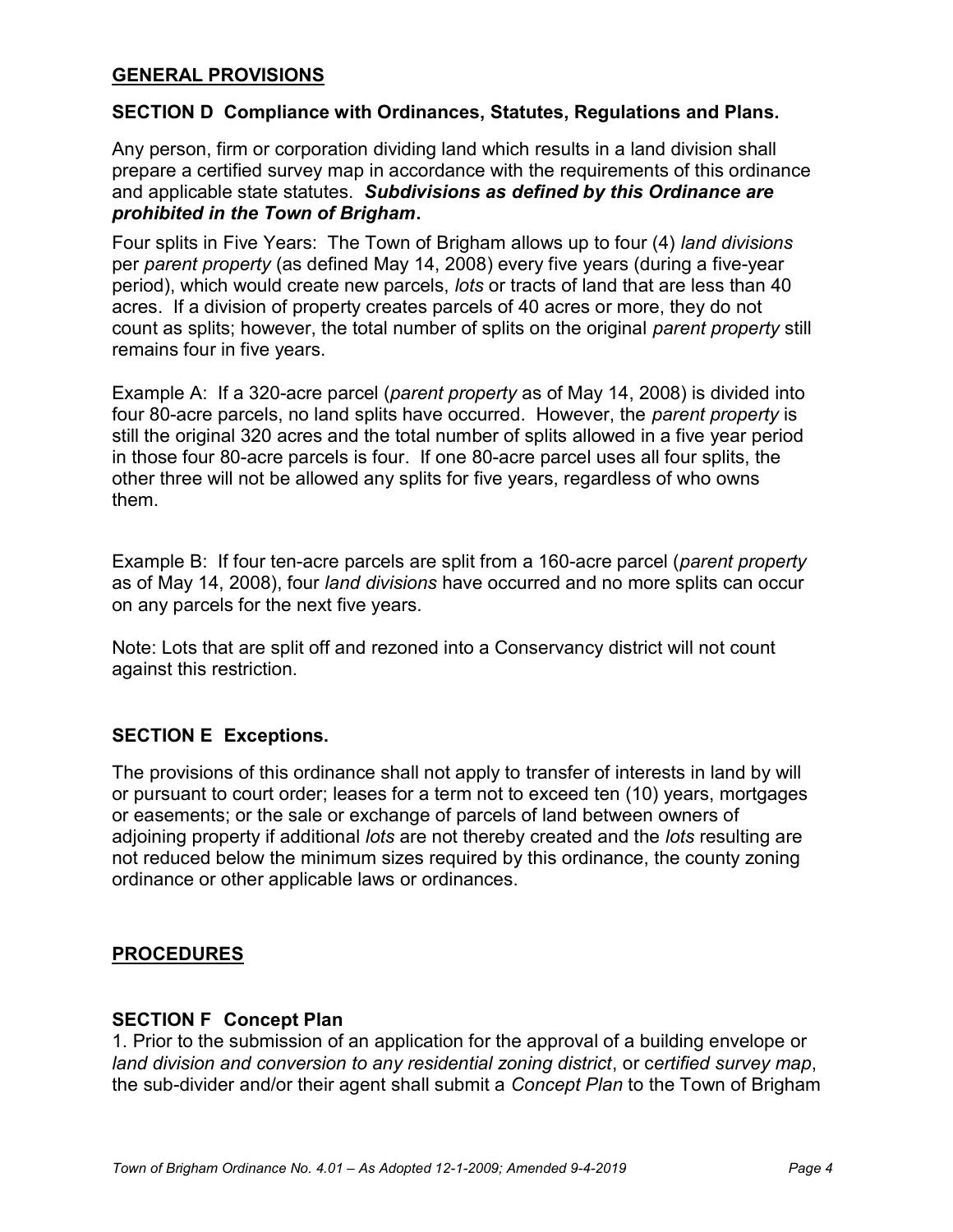Plan Commission for the approval of the location and suitability of the Development Area(s), Building Envelope(s), and proposed lot(s).

2. When considering requests for land division, the Town of Brigham Plan Commission shall take into account prior conveyances of land designated as development area(s) in a Concept Plan. (a) If all or part of the approved development area(s) is sold by a landowner, before the *lot(s)* are created by *Certified Survey Map*, the Town of Brigham Plan Commission is not compelled to approve new development area(s).

3. Lot lines shall be located and lot sizes shall be configured to best satisfy the following: Lot lines shall be located so as to minimize the breakup of contiguous tracts of agricultural lands. Similarly, *lots* shall be **sized** to minimize the breakup of contiguous tracts of lands with a history of agricultural use. To the extent possible, lot lines shall be located to follow previously existing natural or man-made boundaries, such as roads, fence rows, woods, waterways, streams, or similar boundaries. If lot lines must cross agricultural fields because other boundaries are not possible, it is desirable to locate them in such a way so as to maintain the maximum size agricultural fields in one contiguous parcel.

4. The location and size of the proposed residential lot(s) should comply with all the following:

- (a) Land Division should not convert *prime farmland* from agricultural use or convert land previously used as cropland or pasture, other than a woodlot, from agricultural use if on the farm there is a reasonable alternative location or size for a nonfarm residential lot.
- (b) Should not significantly impair or limit the current or future agricultural use of adjacent farmland
- (c) Provide minimal encroachment into existing or potential cropland

#### 5. (a) Lots and conservancy areas shall be sized to comply with Section M of this ordinance

(b) Strip development shall be avoided whenever possible. If several Building envelope(s) must be located along the roadway, it is desirable to mitigate their impact by requiring screenings and/or varying the driveway lengths, lot sizes, and setbacks.

(c) When adherence to criteria in the Comprehensive Plan creates a conflict with public safety, then the Town shall give precedence to public safety.

(d) Any changes in the Concept Plan shall require a public hearing by the Town of Brigham Plan Commission and approval by the Town of Brigham Town Board.

(e) Plan Commission and Town Board shall use checklists in Appendix A of this ordinance while evaluating land divisions and building envelopes.

6. The Concept Plan procedure shall not be used to inhibit development. It is meant as a planning tool to confirm that proposed developments are consistent with Town Ordinances and the Town Comprehensive Plan. If after the second meeting with the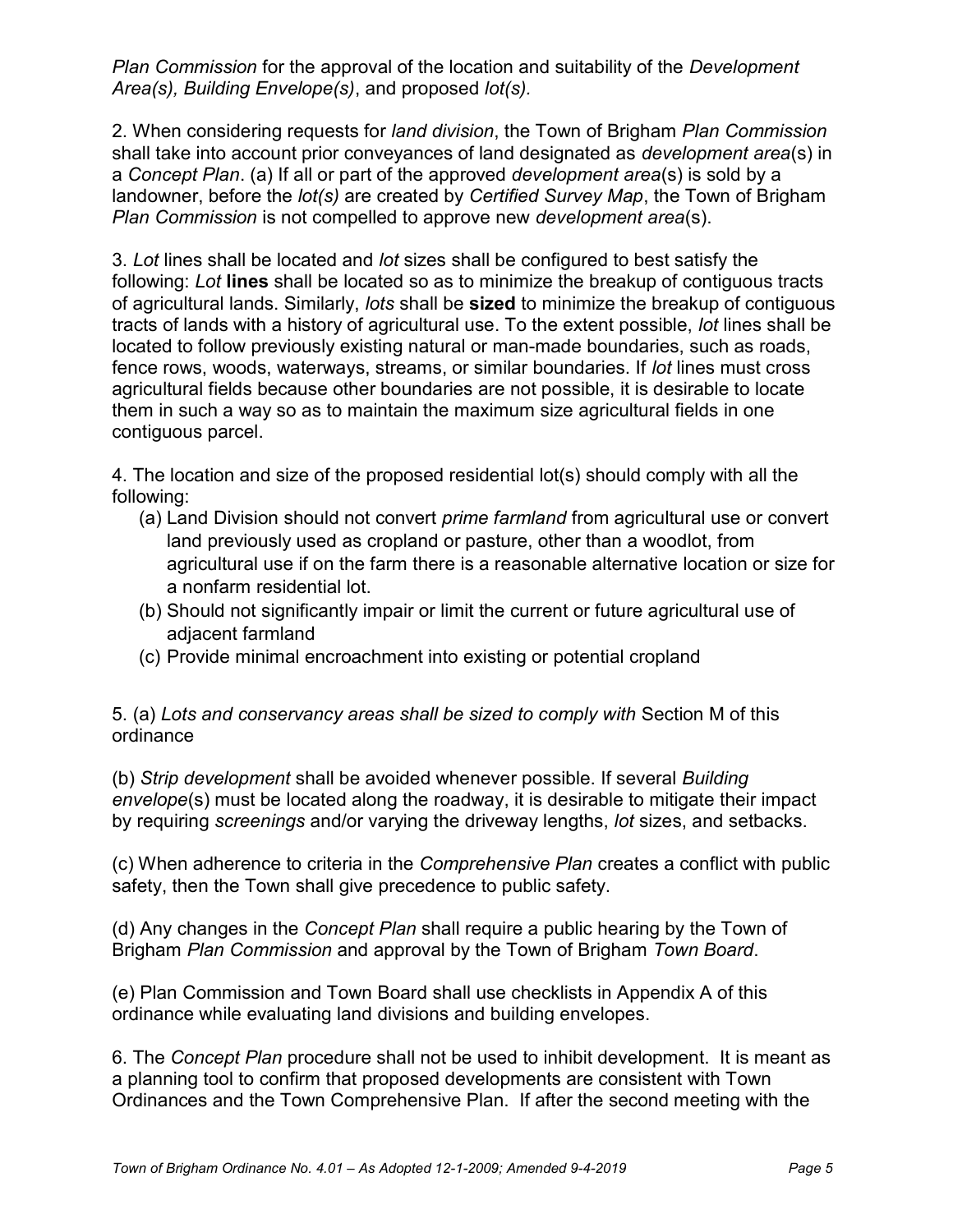applicant the Plan Commission is unable to approve a Concept Plan, the Plan Commission must issue a list detailing (a) the item(s) where they feel the Concept Plan is out of compliance, (b) the specific section(s) of the Ordinance and/or Comprehensive plan that the Concept Plan violates, and (c) any suggested changes that could be made to the Plan to bring it into compliance. The applicant may bring their latest Concept Plan to the Town Board for their review and possible action.

7. Soil Types Challenge. If an applicant wishes to dispute the soil classification of the NRCS/USDA applying to the property in question, the applicant may request that the Town Board hire an independent soil scientist to evaluate the specific soil types at the applicant's property and analyze those samples in accordance with the standards of this ordinance and the Town of Brigham Comprehensive Plan. The applicant shall be responsible for the full cost of the soil sampling undertaken by the soil scientist. The Town Board shall select the soil scientist, who shall be licensed by the State of Wisconsin. The scientist shall provide a revised map of the development area for the Town to use as described in Section L below. The Town Chair may designate one Town official to be present during the soil sampling.

# SECTION G General Procedures

1. All lot(s) on the Certified Survey Map shall be created in a manner that is consistent with Town of Brigham and Iowa County land division ordinances.

2. All applicable requirements of the state, the county, and the town shall apply.

3. The minimum lot size shall be two (2) acres exclusive of public road right-of-way, easements, railroad and utility rights-of-way, and access restrictions.

4. Additional guidelines for Concept Plans:

(a) The approved Concept Plan shall be filed with Register of Deeds and evidence of this filing shall be provided to the Town Board.

(b) The Concept Plan shall run with the land and be binding upon heirs, successors and assigns of the landowner at the time of recording the Concept Plan.

5. All lot line adjustments in the town must be approved by the Town Board, taking into account the review and recommendation of the Plan Commission. In addition, the applicant for a lot line adjustment shall provide notice of the application to all abutting land owners.

6. Neighboring property owners shall be provided with written notice before Concept Plans are approved or revised.

#### SECTION H Lots.

1 A lot shall be a minimum of two (2) acres.

2 All *lots* shall be able to support a septic system and must be qualified to obtain a septic permit from Iowa County.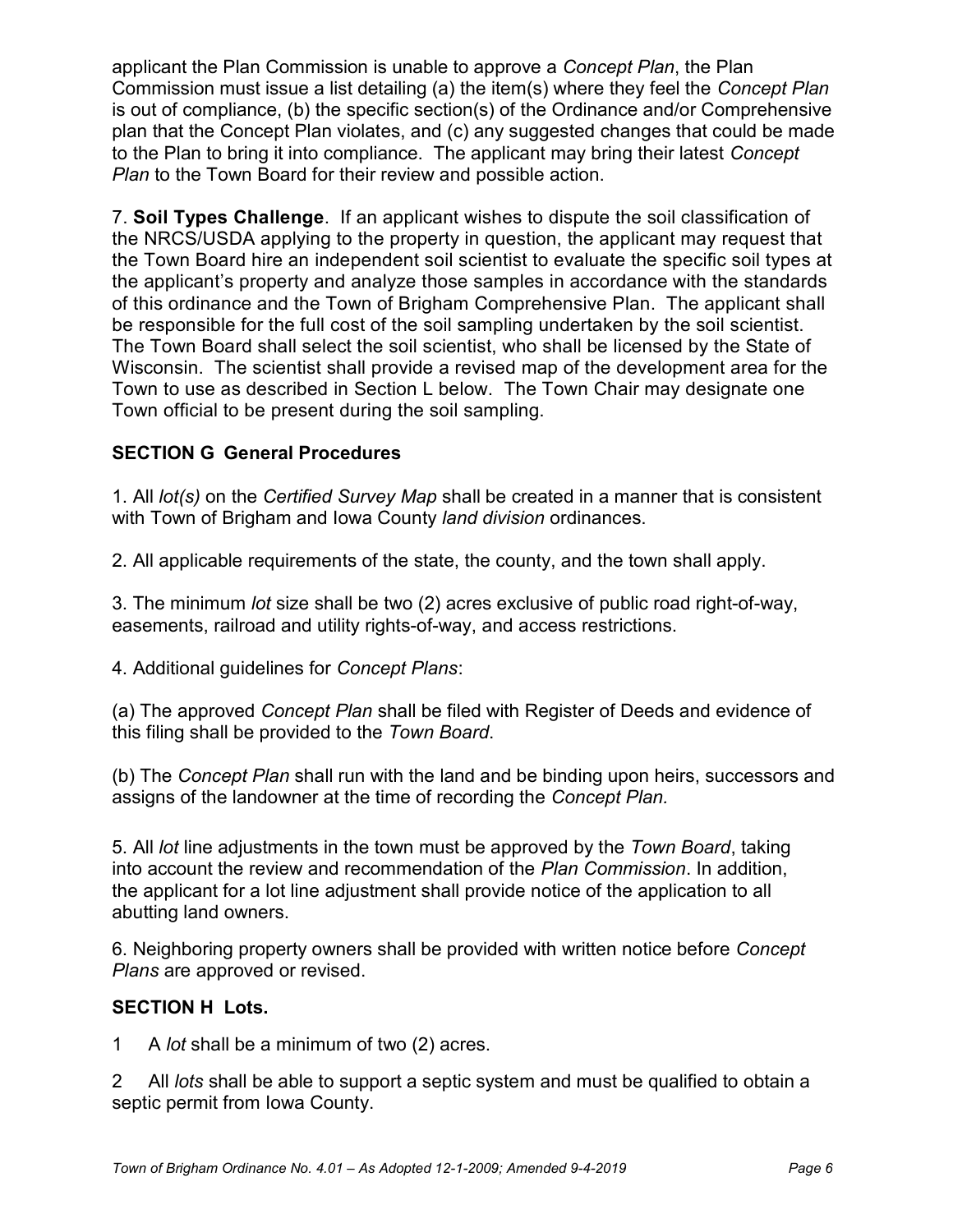3 All *lots* shall have a legally recognized road access as well as a duly issued driveway permit from the Town.

4 The use of long, narrow strips of land to provide access to buildable lot areas ("flag lots") is prohibited, unless the use of them is unavoidable as determined by the Town Board. If a narrow strip is allowed, the strip shall not be used when calculating the 2 acre minimum lot size.

### SECTION I Application Requirements and Procedures

- 1. After approval of the Concept Plan, the landowner and/or their agent shall submit an application to the Town Clerk to obtain *land division* approval from the Town Board.
- 2. Application Forms. Application forms are to be approved by the Town Board and made part of the submittal package used by the Plan Commission and shall contain the following:
	- (a) Information for Administration.
		- (1) name, signature, address, phone number and e-mail address (if available) of applicant;
		- (2) name, signature, address, phone number and e-mail address (if available) of landowner (if different from (1).
	- (b) Information for Evaluation.
		- (1) The final Concept Plan showing the following:
			- (i) North arrow, date, scale, reference to section corner
			- (ii) Recorded ingress/egress easements
			- (iii) Property lines, existing shown in solid lines and proposed shown in dashed lines
			- (iv) Area set aside in Conservancy Zoning to meet the Density requirements as defined in Section M of this ordinance.
			- (v) Location of existing buildings and proposed structure(s)
			- (vi) Lot Size
			- (vii) Proposed Driveway (if joint driveway, include copy of Driveway maintenance agreement) and locations of driveways on adjoining properties within 200 feet of proposed driveway
			- (viii) Proposed Septic System Site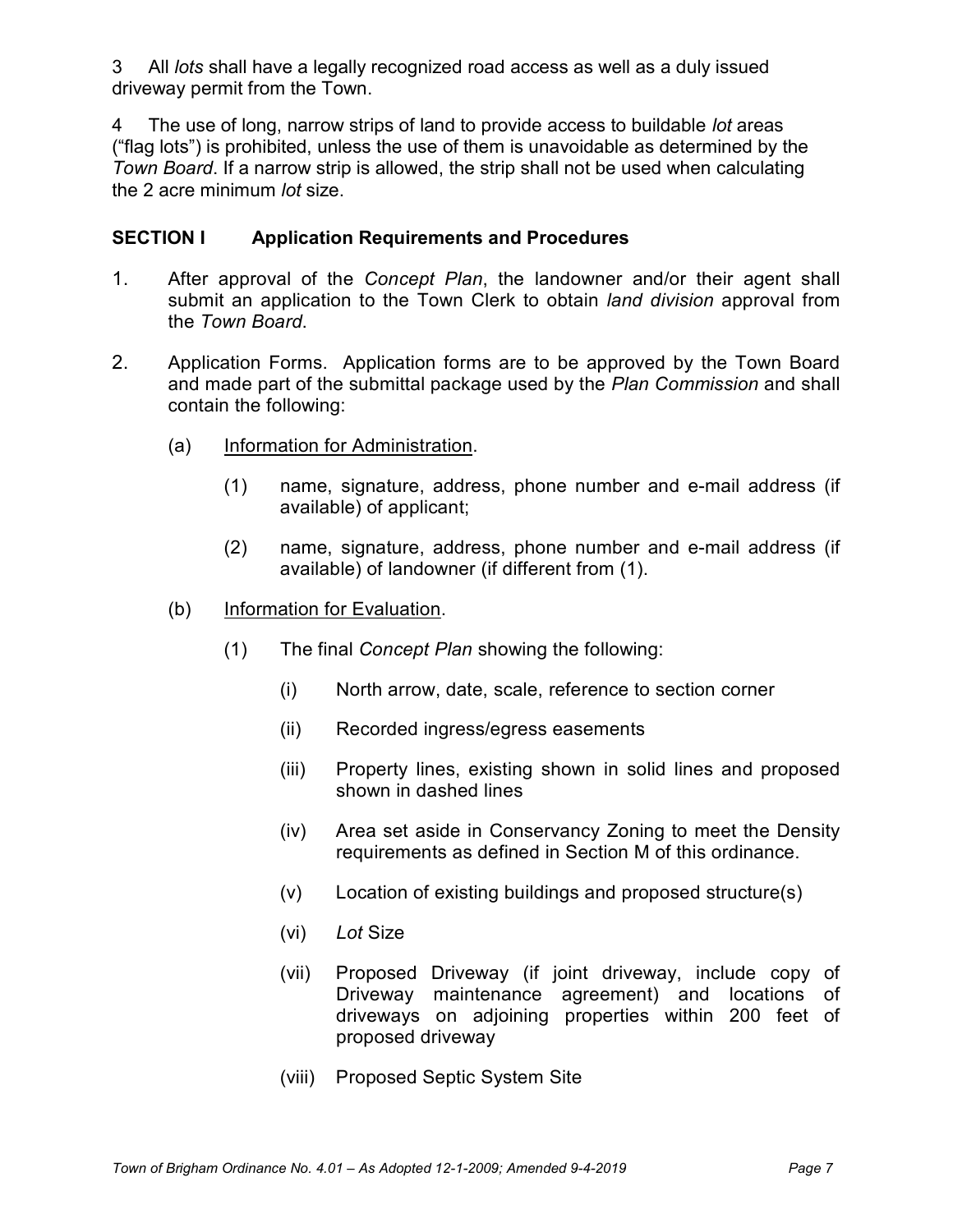- (ix) Any proposed storm water management facilities
- (x) Any applicable mapped official floodplain indicated on the Iowa County Flood Insurance Rate Map
- (xi) Where applicable, delineated wetlands
- (xii) Additional information, if deemed necessary by the Plan Commission
- (c) An applicant for a building envelope or land division approval shall be required to submit any required fully completed application for any rezoning, conditional use, variance, land division, or driveway permit application at the same time, if applicable. If the driveway access is to a county road or a state or federal highway, approval from the highway authority with jurisdiction will be required. The applications shall be reviewed and acted on by both the Plan Commission and the Town Board.
- 3. Application Review, Approval or Denial Procedures.
	- (a) Applications for land division, driveway and building envelope approval shall be referred to the Plan Commission.
	- (b) The Clerk will send the submittal package, which includes the Building Site/Driveway Application Form to the applicant and schedule site review and discussion at an appropriately scheduled meeting.
	- (c) Review will consist of the following:
		- (1) A case by case evaluation of the proposal by the Plan Commission for conformity with the Town Comprehensive Plan Chapters 5 and 8, this Ordinance, and all other Town Ordinances;
		- (2) A Site Visit: In addition to confirming the conditions described in the application, the site visit will evaluate the proposal for its compliance with Town ordinances and the Town Comprehensive Plan.
	- (d) The Plan Commission issues its findings and recommendations to the Town Board, which shall either approve as recommended, approve with modifications, or disapprove Application at the next appropriately scheduled Board Meeting.
	- (e) The Plan Commission shall, within sixty (60) calendar days of receipt of a completed application, make a recommendation to the Town Board to approve or reject the application,
	- (f) The Town Board shall take action on the application within ninety (90) days. A denial by the Town Board shall be in writing and cite any options that may reverse said denial. A denied land division shall not be executed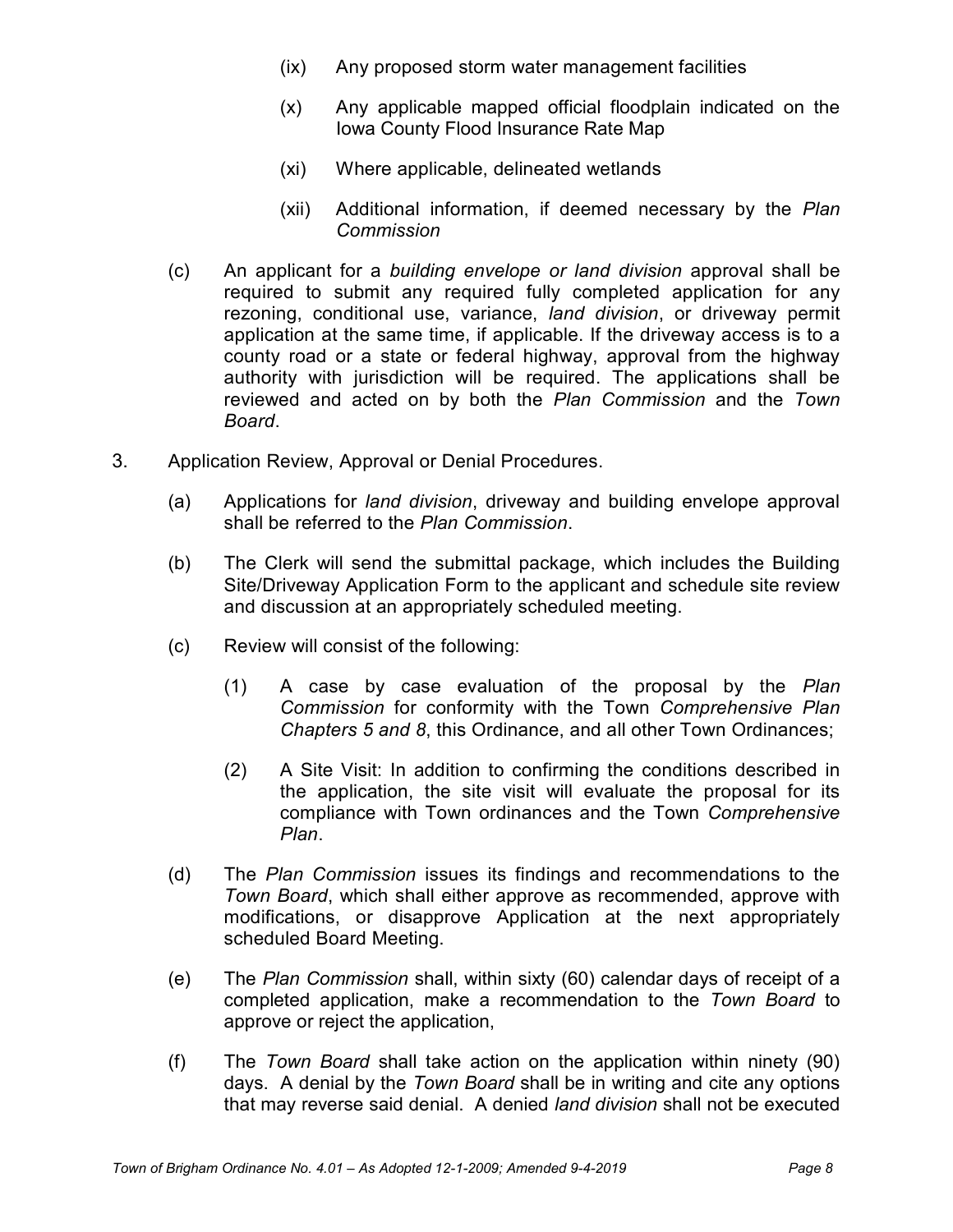by the Town of Brigham Clerk nor shall the proposed Certified Survey Map be so.

(g) Revocation of Approval. After notice and a hearing, the Town Board may revoke a Building Envelope Approval previously issued in the event the applicant fails to maintain compliance with the conditions listed in the current ordinances. If the building site approval is revoked, reapplication is required. False information shall be deemed to be just cause for denial or revocation of the application. The Building Inspector shall also deny Final Occupancy if the building, driveway, or screenings is inconsistent with the approved Concept Plan.

# SECTION J Exemptions

#### 1. Buildings of less than 100 square feet provided the building is not used as a recreational cabin, hunting shack, or other similar use where there is overnight stay.

2. Accessory buildings meeting all of the following criteria do not require a Building Envelope Approval: (1) within 300 feet of existing approved structures, and (2) of not more than one story.

3. Additions or Additional Stories. Additions or additional stories to an existing structure do not require a Building Envelope Approval.

#### SECTION K Conditions

The Town Board shall issue a Building Envelope Approval only if all of the following conditions are satisfied as determined by the Town Board:

- 1. Plan Compliance. The construction project will not interfere with the goals, standards and policies set forth in the Comprehensive Plan Chapters 5 and 8 and Town Ordinances.
- 2. Compliance with Ordinances. The applicant complies with all applicable county, state and Town building codes and ordinances, including this Ordinance.
- 3. Public Nuisances. During construction the applicant or applicant's contractor(s) agrees to prevent any public nuisance associated with noise, littering, dust, odors, fires, explosions, water pollution, air pollution, and erosion.
- 4. **Private Nuisances**. During construction, the applicant shall install and maintain adequate physical structures and/or operational controls to prevent trespassing, littering, and discharging of waste and to prevent nuisances on private and public lands adjacent to the construction project site.

#### SECTION L Site Requirements (For new sites)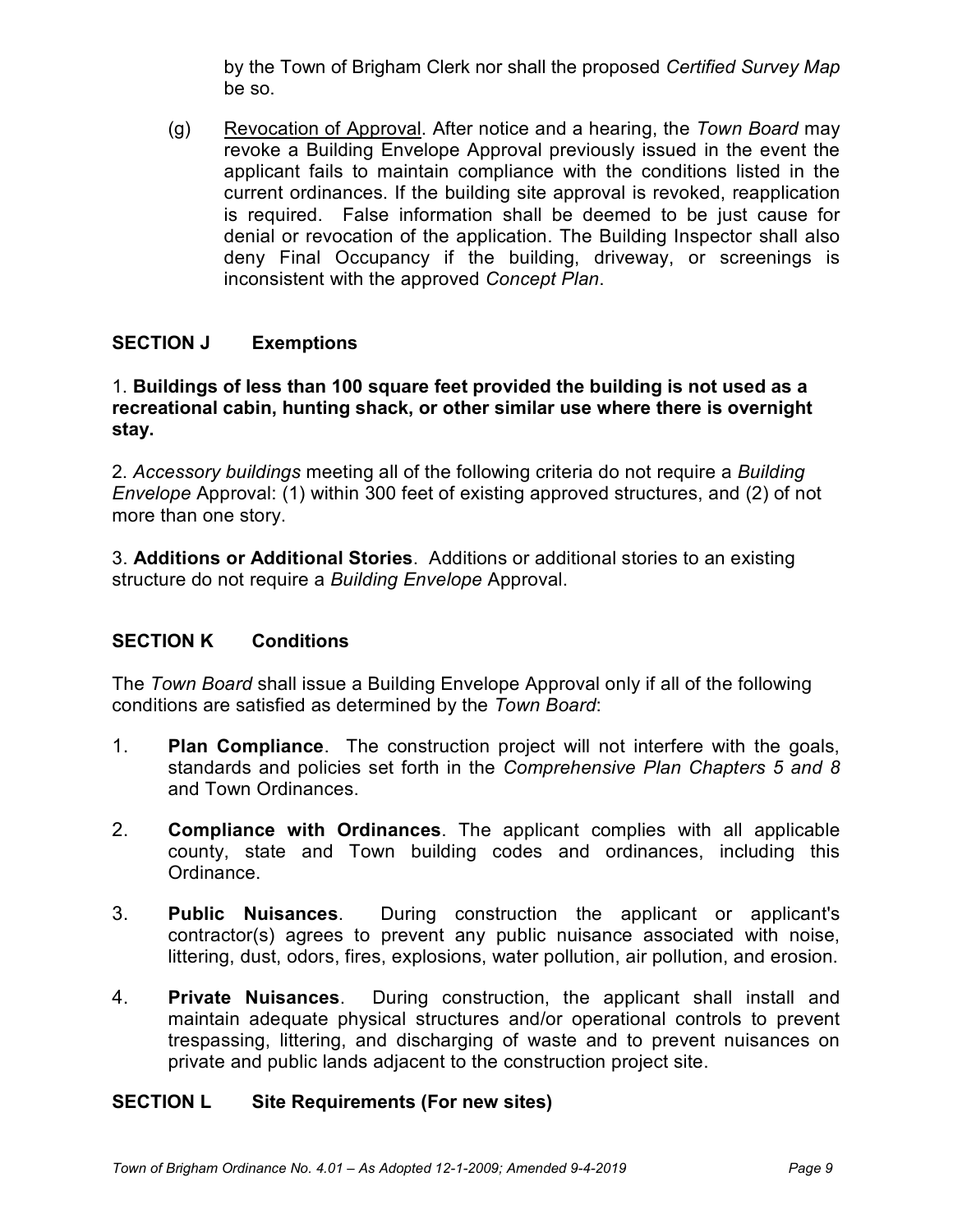- 1. All lots shall be able to support or access a private on-site waste disposal system and must be qualified to obtain a septic permit from Iowa County.
- 2. All lots shall comply with Section 4.02 of the Brigham Municipal Code, relating to construction site erosion control and storm water management. In addition, construction on steep slopes (> 20% slope) must be done in a manner that will provide long-term soil stability after completion of a driveway and follow the Town, County and State soil erosion and ground water ordinances, regulations and requirements.
- 3. Pertinent state and county building and zoning regulations may impose other restrictions with which the applicant must comply.
- 4. All buildings shall meet the minimum setback from all public roads as required by County Ordinance..
- 5. All Principal buildings shall be served by a driveway compliant with Section 3.01. Driveway shall terminate not less than 50 feet from the Principal building.
- 6. Accessory buildings do not require a driveway provided they are constructed after occupancy has been granted for the Principal building and they are within 300 feet of each other.

# SECTION M Density Standard

Calculation of Density Units

- 1. The land used for calculating Density Units shall be contiguous.
- 2. One new lot for residential use may be created for each twenty (20) contiguous acres owned, undeveloped, and located outside a Conservancy zoning district. This applies to new lots with proposed building envelopes and new lots with existing structures.
- 3. An existing dwelling unit on the Plan effective date shall affect the number of new *lots* which can be created.
- 4. Residential lots created that are less than 20 acres must have acreage from the same Parent Property set aside in Conservancy Zoning that results in a total of 20 acres. (Example: If a 2.5 acre AR-1 lot is created, 17.5 acres of land must either be (a) placed in an AC-1 overlay district or (b) split into a lot zoned C-1.)
- 5. A one-time exemption may be requested for lots greater than or equal to 10.0 acres but less than 40.0 acres as of February 19, 2019, as described in Section R of this ordinance and related to Section 8.8.10 of the Comprehensive Plan.
	- a. A lot shall be a minimum of (5) acres, with at least 2.5 acres of Class IV, V, VI or VII, where buildings are to be constructed
	- b. No building site can be located on soils classified as Class I, II or III be the Natural Resources Conservation Service (NRCS) Agriculture Soil Survey and Classification. The soil classification is independent of the zoning classification and is not changed when the zoning changes. No building site shall have less 2.5 acres of Class IV, V, VI or VII soil type on the site.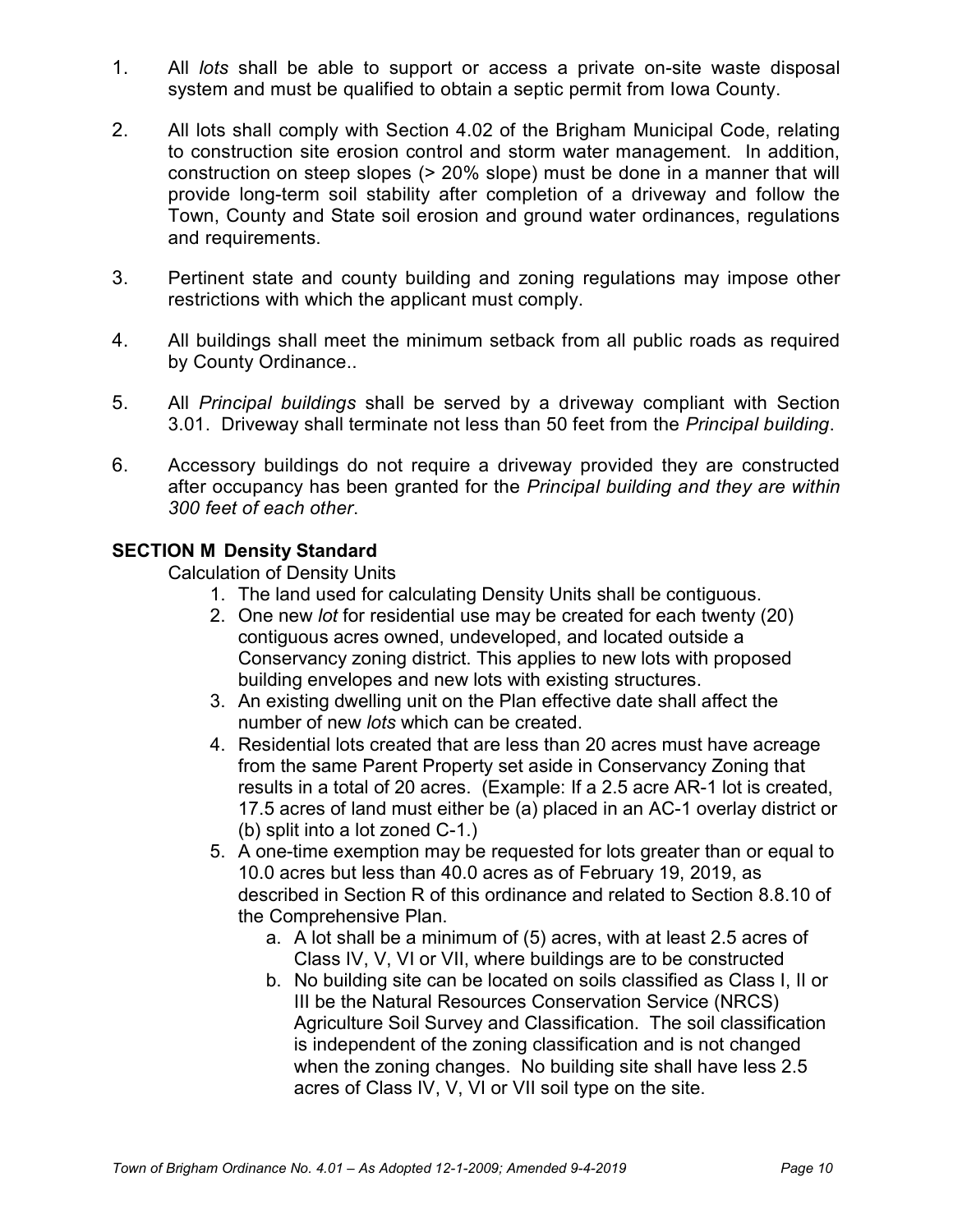#### SECTION N Enforcement

The Town may withhold issuance of any or all permits issued for a project until compliance with this Ordinance is achieved.

# SECTION O Land Division Certified Survey Map Procedure.

1. No person, firm or corporation shall divide any land located within the Town of Brigham which shall result in a *land division*, as defined by this ordinance, without first filing for approval by the Town Board, and subsequently filing with the Town of Brigham Clerk a proposed or preliminary Certified Survey Map which complies fully with Wis. Stat. Chapter 236.34 and with all applicable requirements contained within this ordinance.

2. A Certified Survey Map shall be submitted for Town Board approval to the Town Clerk/Treasurer. A Certified Survey Map is not required when a land division is proposed that will involve the subsequent lot or lots being acquired by an adjacent property owner, provided the subsequent lot or lots are added into the adjacent property owner's existing property by deed and result in no lot being created that is less than 40 contiguous acres.

3. The Plan Commission shall, within (60) sixty calendar days, hold a public meeting to review the submitted Certified Survey Map and make a recommendation to the Town Board to approve or reject the certified survey map, based on a determination of conformance with the provisions of this ordinance, and all other Town ordinances.

4. The Town Board shall approve or reject the certified survey map at the next earliest Town Board meeting after receipt of the Plan Commission recommendation. A denial by the Town Board shall be in writing and cite any options that may reverse said denial. A denied certified survey map shall not be signed by the Town and, should it be recorded anyway with the Iowa County Register of Deeds, said act will be considered in violation of this Ordinance.

5. A determination will be made upon review of a Concept Plan whether the proposed land division will require a land use change (rezoning). In such cases, the proposed Certified Survey Map cannot be submitted for Town approval until the associated land use change has been approved.

6. The Certified Survey Map shall be prepared by a registered land surveyor at a scale of not more than four hundred (400) feet to one (1) inch. The Certified Survey Map shall comply with the requirements of Wis. Stats. Chapter 236 and include:

- (a) The name and address of the individual dividing the lands.
- (b) The date of the survey.
- (c) A metes and bounds description
- (d) The locations, rights-of-way widths and names of existing roads or public ways; easements, and railroad and utility rights-of-way included within to the proposed land division.
- $(e)$  The area(s) of the *lot(s)* described in square feet and acres.
- (f) Utility easements and access restrictions, where applicable.
- $(q)$  Building envelope(s), screenings, and driveways as approved in the Concept Plan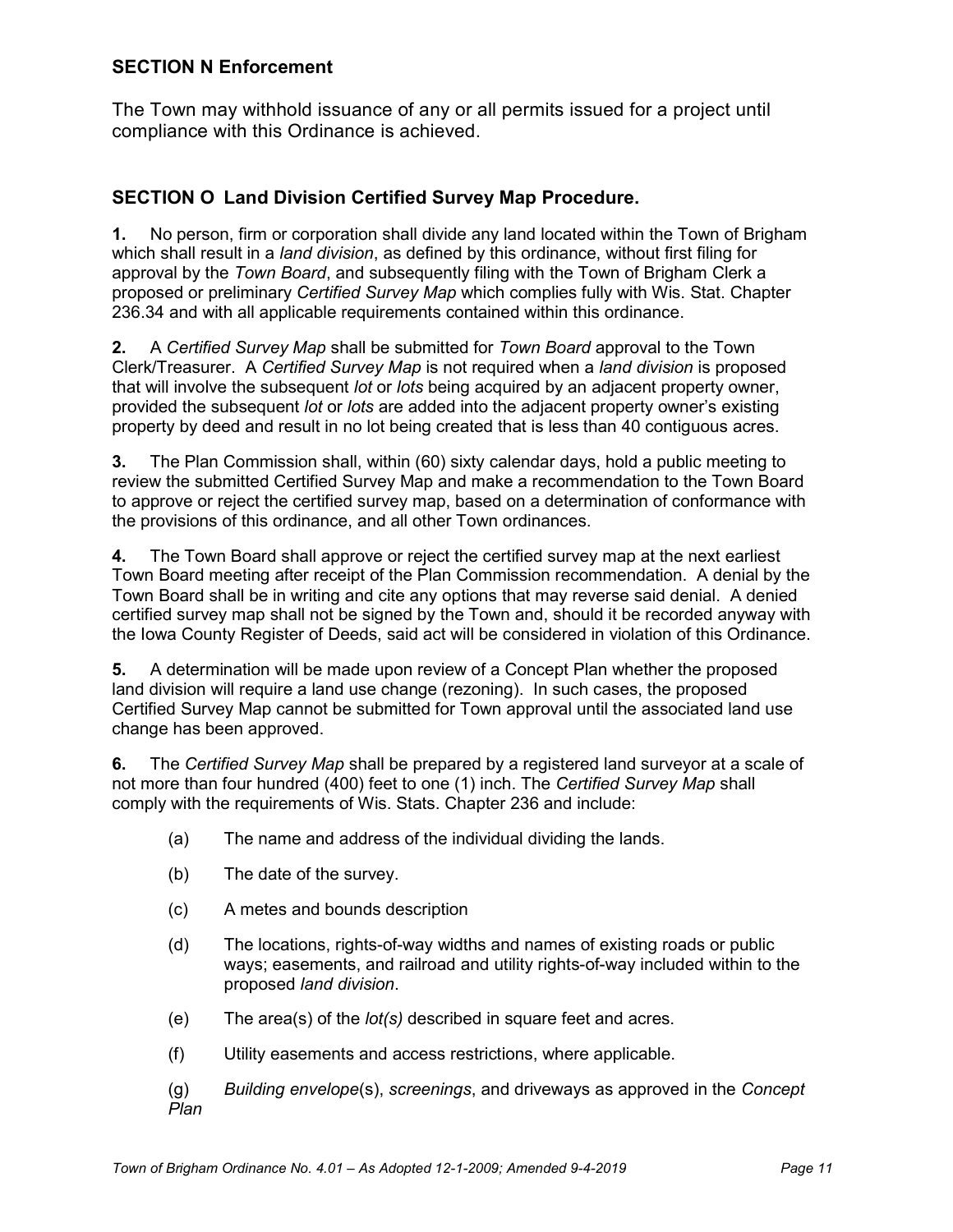7. All completed and Certified Survey Maps (CSMs) shall be signed by the Brigham Town Chair and Brigham Town Clerk and shall be filed with the Iowa County Register of Deeds along with the approved Concept Plan and the following fees: Recording fee for the CSM, Copy fee for the CSM, and Recording fee for the Concept Plan. Should a CSM be recorded with the Iowa County Register of Deeds without the associated Concept Plan, said act will be considered in violation of this Ordinance.

### SECTION P Survey Monuments.

The land divider shall install survey monuments in accordance with the requirements of Section 236.15, Wisconsin Statutes.

# SECTION Q Storm Water Management and Erosion Control.

The land divider shall fully comply with the requirements of the Town Erosion Control and Stormwater Management Ordinance 4.02.

# VARIANCES AND FEES

#### SECTION R Variances

Variances may be approved by the Plan Commission where literal compliance with the specifications and standards would be unduly burdensome or a significant hardship. Topographic constraints, existing vegetation, traffic safety, or compliance with fire or other public safety requirements may necessitate variances. The Applicant shall address the following criteria when requesting a variance:

- 1. The specific conditions that is unique to the Applicant's site that does not exist on other land.
- 2. The manner in which the strict application of the standards would deprive the Applicant of a reasonable use of the land in the manner equivalent to the use permitted other landowners.
- 3. Reasons that a variance to the standard would preserve not harm the public safety and welfare and not alter the essential aesthetics of the area.
- 4. All proposed variances will be reviewed by the Plan Commission on a case by case basis. Any individual decision does not set a precedent.
- 5. Any variance request may be granted so long as it is not contrary to the public interest and, owing to special conditions, a literal enforcement of the provisions of this Ordinance would result in practical difficulty or unnecessary hardship, so that the spirit of the Ordinance shall be observed, public safety and welfare secured, and substantial justice done.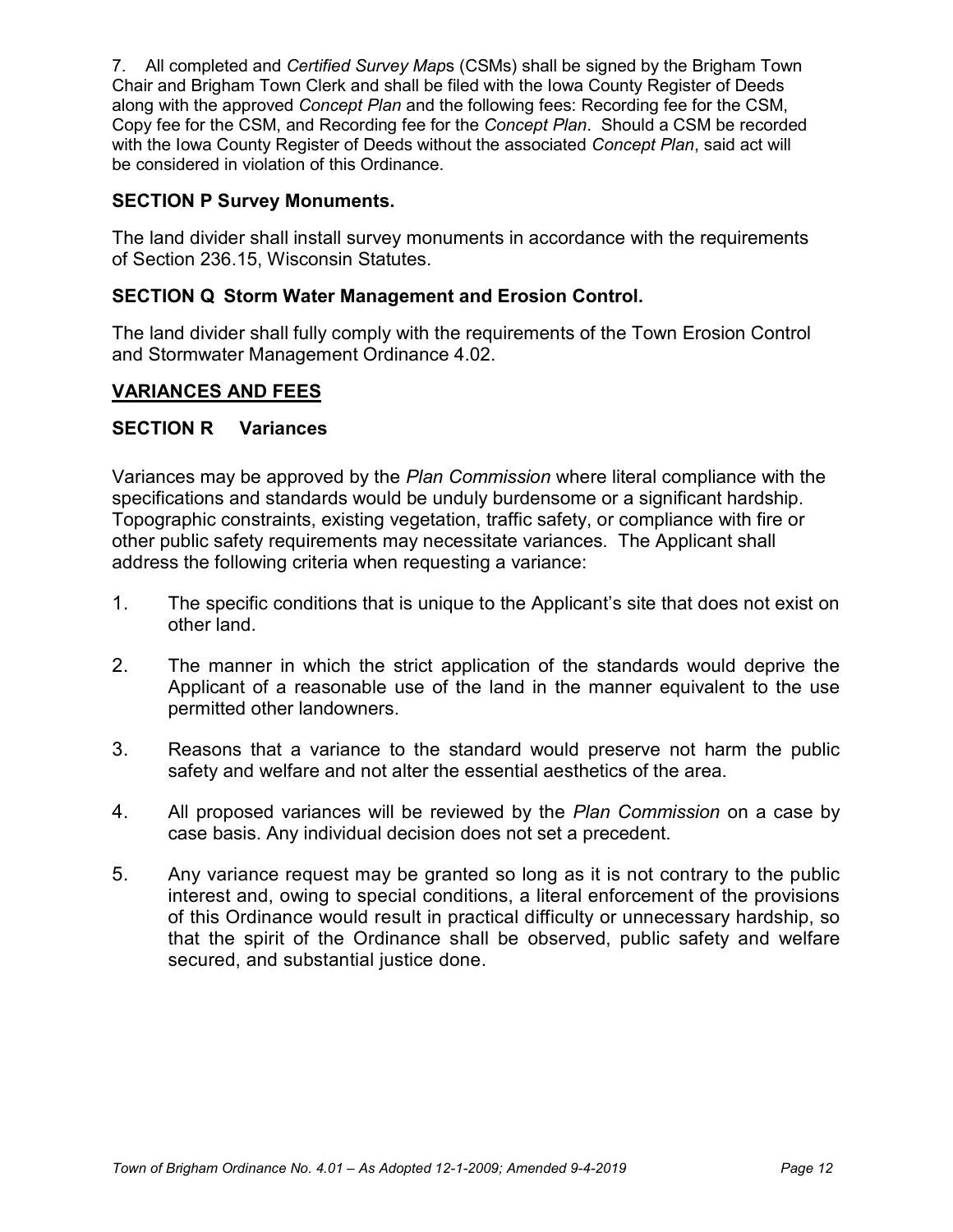#### SECTION S Costs of Application Review

- 1. Application Fee. All fees associated with this Ordinance shall be determined by Town Board resolution and specified in the fee schedule of Ordinance No. 1.01.
- 2. Other Costs. All reasonable costs incurred by the Town or its agents in order to properly review each application will be borne by the applicant

#### SECTION T Violations and Penalties.

Any person, firm or corporation who fails to comply with the provisions of these regulations shall, upon conviction thereof, be subject to penalties and forfeitures as provided in §§ 236.30, 236.31, 236.32, 236.335 and 236.35 Wis. Stats, as well as forfeitures pursuant to Ordinance 1.04, as amended from time to time.

This Ordinance shall take effect upon passage by a majority vote of the members of the Town Board and publication as required by law.

The above and foregoing Ordinance was duly adopted at a regular meeting of the Town Board of the Town of Brigham on the September 4, 2019.

#### TOWN OF BRIGHAM

Jason Carden, Town Chairperson

Jeff Zander, Town Supervisor

Jerry Davis, Town Supervisor

ATTEST:

Megan Mieden, Town Clerk

VOTE:

l

Ayes: Posted: Noes: Adopted: 9-4-2019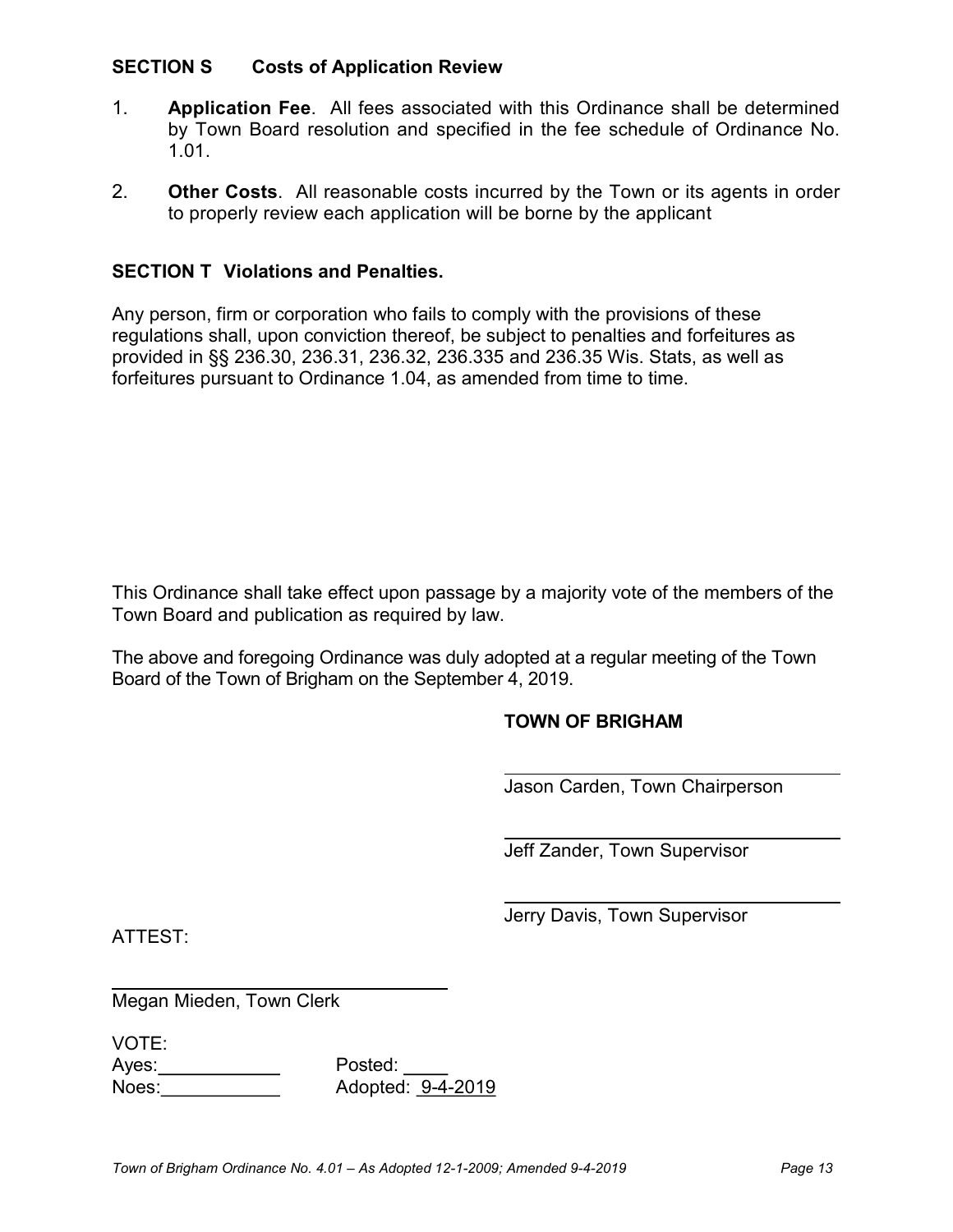| Complies | <b>Does Not</b><br>Comply | <b>Iowa County Criteria</b>                                                                                                                   |
|----------|---------------------------|-----------------------------------------------------------------------------------------------------------------------------------------------|
| □        | □                         | 1. Septic System Requirement<br>Required space to accommodate a septic system and back up system – unless<br>connected to a municipal system. |
| П        | П                         | 2. Private Well<br>Required space to accommodate a well                                                                                       |
|          | □                         | 3. Access / Driveway Approval<br>Written approval from the respective town stating a driveway access would be permitted<br>to this site.      |
|          | П                         | 4. Floodplain<br>Rezone must conform to any state and federal floodplain standards.                                                           |
|          | □                         | 5. Shoreland & Wetland<br>Rezone must conform to any state or local shoreland and wetland standards.                                          |
|          | □                         | 6. Use Must Comply With District<br>The proposed uses comply with uses in requested or existing zoning district; lot<br>configuration, etc.   |
|          | П                         | 7. Town Criteria Compliance<br>The rezone must comply with town standards                                                                     |

#### Town Criteria 1 – 8 are mandatory.

| Complies | Does Not<br>Comply | Town of Brigham Residential Siting Criteria in Agricultural Zoning Districts                                                                                                                      |
|----------|--------------------|---------------------------------------------------------------------------------------------------------------------------------------------------------------------------------------------------|
| $\Box$   | $\Box$             | 1. Minimum Lot Size<br>Minimum lot size in this category shall be 2 acres.                                                                                                                        |
| ◻        | □                  | 2. Density Standard One residence per 20 acres. This applies to existing residences being<br>separated off larger parcels as well as new residences on new parcels.                               |
| □        | □                  | 3. Driveway Standards See Town of Brigham driveway ordinance.                                                                                                                                     |
| □        | □                  | 4. Compliance with Town Future Land Use Map in the Comprehensive Plan                                                                                                                             |
| □        | □                  | 5. Compliance with Town Ordinances See Town of Brigham Ordinances.                                                                                                                                |
| □        | □                  | 6. Zoning Compliance<br>Buildings are not allowed on C-1 Conservancy lots or in an AC-1 Conservancy Overlay<br>District. Lots less than 40 acres must be rezoned out of A-1 Exclusive Agriculture |
| □        | □                  | 7. Prohibit Subdivisions Not more than 4 splits in 5 years.                                                                                                                                       |
| $\Box$   | □                  | 8. Remaining Parcels<br>Confirm remaining parcel are either<br>Greater than 40 acres or<br>(a)<br>(b) Compliant with all requirements of the Land Division and Building Site Ordinance            |